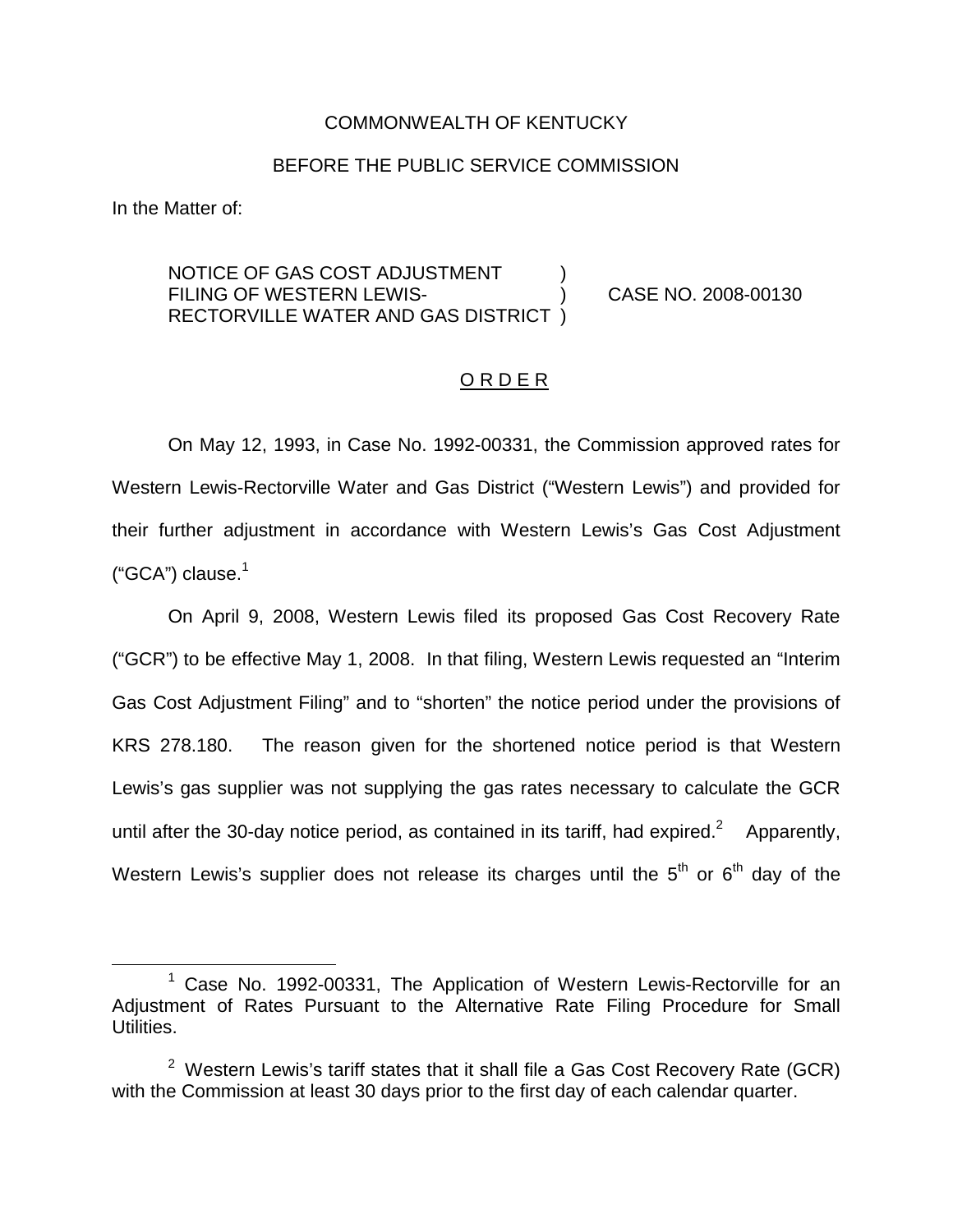month. Due to the supplier's schedule, Western Lewis also requests that the new rate be effective May 1, rather than July 1 as mandated in its tariff.

As a reasonable solution to this particular issue of missing the filing requirement of a GCA clause, the utility may file a tariff sheet allowing it to file the application without giving 30 days' notice to the Commission. The requested notice period should reflect the need of Western Lewis to prepare and file its GCR but also give the Commission sufficient notice. This would enable Western Lewis to comply with the billing cycle contained in its GCA clause.<sup>3</sup> Western Lewis's GCA clause prescribes the "calendar quarter" in question as beginning in April and ending in June. Western Lewis has been filing its GCA at times other than that specified in its tariff. To correct this, Western Lewis should file its next GCR no later than June 1.

After reviewing the record in this case and being otherwise sufficiently advised, the Commission finds that:

1. Western Lewis's notice includes revised rates designed to pass on to its customers its expected change in gas costs.

2. Western Lewis's notice sets out an Expected Gas Cost ("EGC") of \$11.9615 per Mcf, which is an increase of \$2.2630 per Mcf from its previous EGC of \$9.6985.

3. Western Lewis's notice sets out no Refund Adjustment.

<sup>&</sup>lt;sup>3</sup> Western Lewis's GCA clause states: The "Calendar Quarters" are: January, February and March; April, May and June; July, August and September, and October, November and December.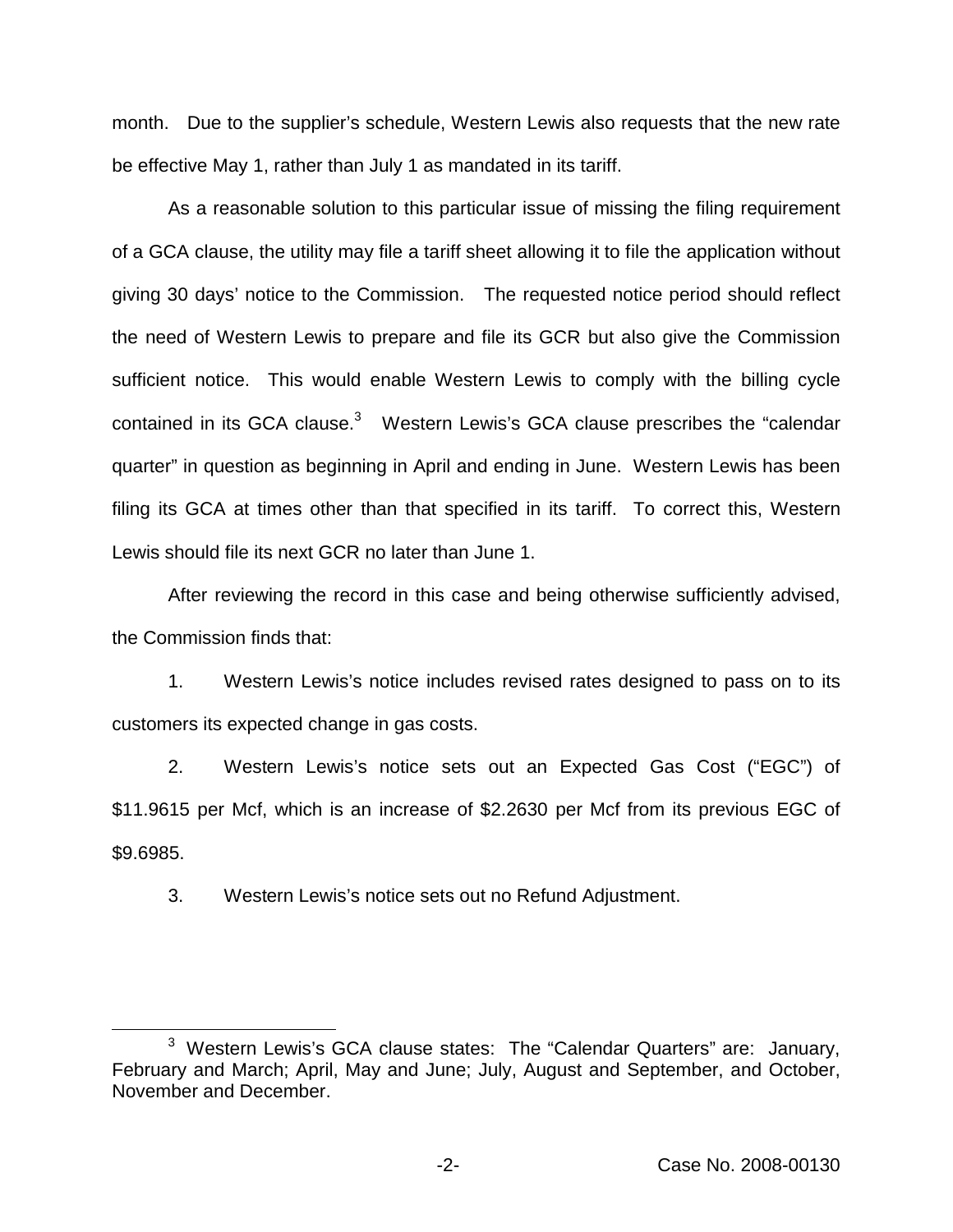4. Western Lewis's notice sets no current quarter Actual Adjustment ("AA"). Western Lewis's total AA is (\$1.9701) per Mcf, which is no change from the previous total AA.

5. Western Lewis's notice sets out no current quarter Balance Adjustment ("BA"). Western Lewis's total BA is (\$.1214) per Mcf, which is no change from the previous total BA.

6. Western Lewis's GCR is \$9.87 per Mcf, which is \$2.2630 per Mcf more than the previous rate of \$7.607.

7. The rates in the Appendix to this Order are fair, just, and reasonable, and should be approved for billing for service rendered by Western Lewis on and after May 1, 2008.

IT IS THEREFORE ORDERED that:

1. The rates in the Appendix to this Order are approved for service rendered on and after May 1, 2008.

2. Within 20 days of the date of this Order, Western Lewis shall file with this Commission its revised tariffs setting out the rates authorized herein and any change in its notice period.

3. Western Lewis-Rectorville shall file its next GCA no later than June 1 and thereafter shall adhere to the effective dates as contained in its tariff.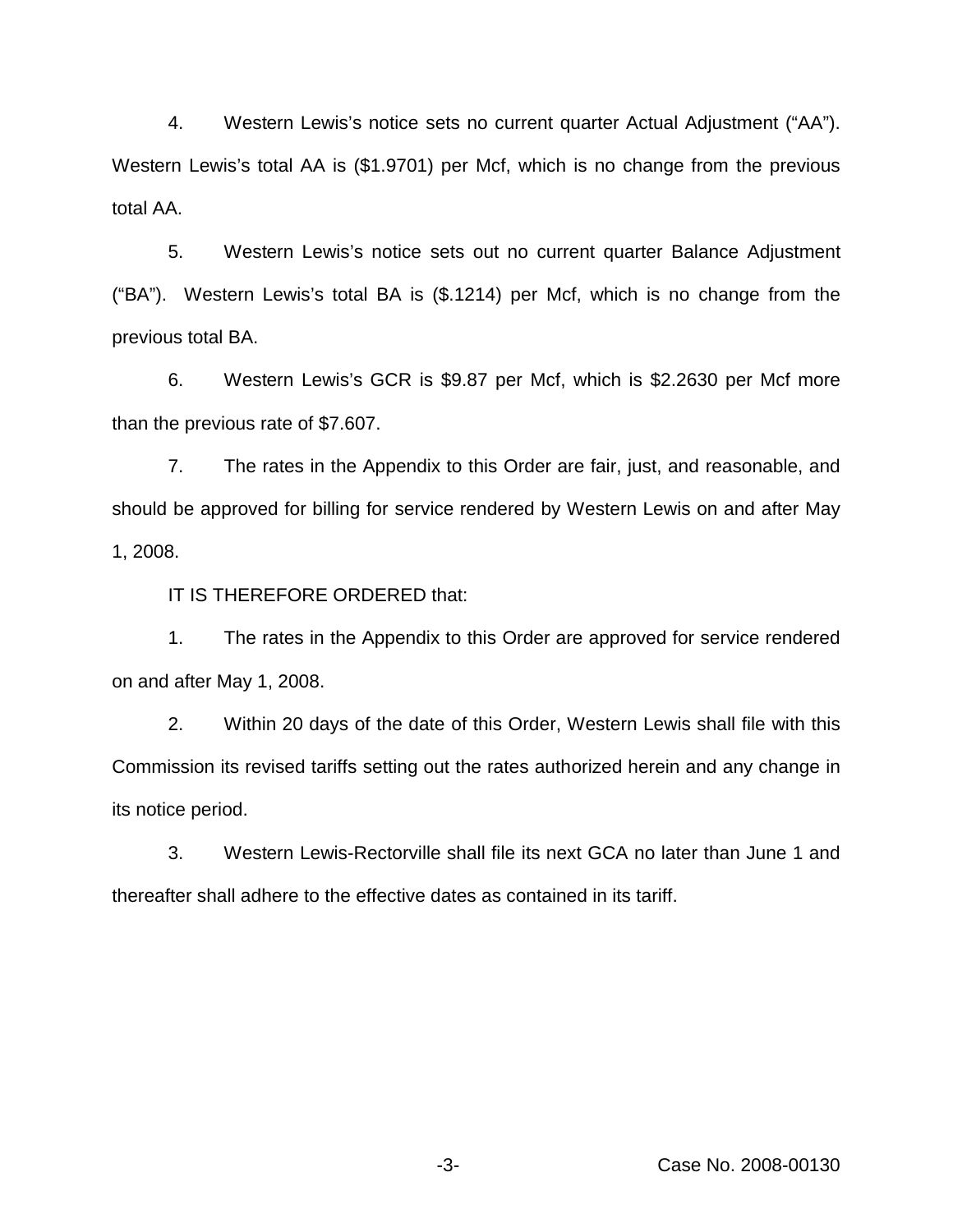Done at Frankfort, Kentucky, this 23<sup>rd</sup> day of April, 2008.

By the Commission

ATTES Sfuntso Executive Director